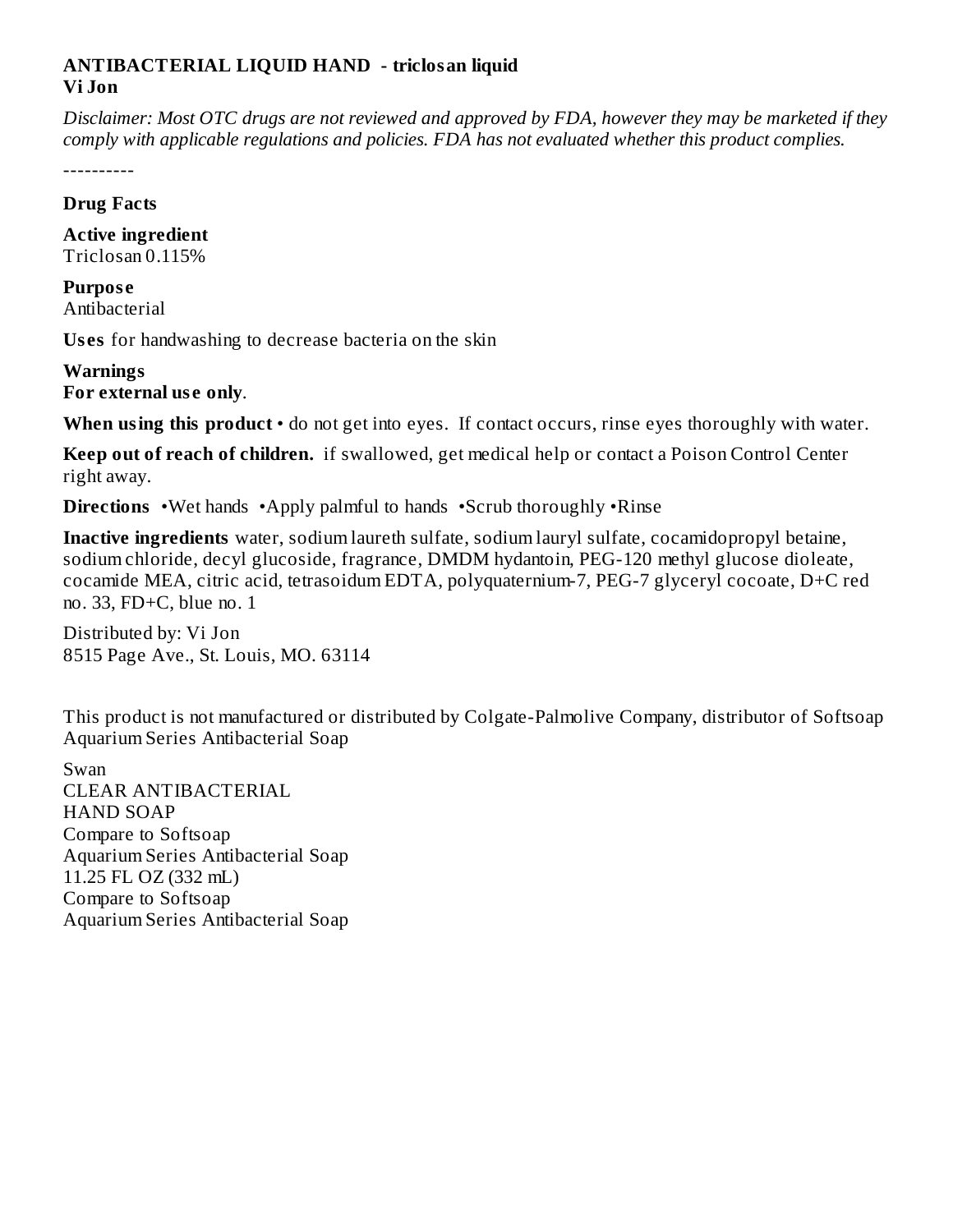



| 11.25 FL OZ (332 mL) |  |
|----------------------|--|
| <b>LOO10447FA</b>    |  |

| <b>ANTIBACTERIAL LIQUID HAND</b><br>triclosan liquid                           |                                                                                                                |                          |                    |                  |  |
|--------------------------------------------------------------------------------|----------------------------------------------------------------------------------------------------------------|--------------------------|--------------------|------------------|--|
|                                                                                |                                                                                                                |                          |                    |                  |  |
|                                                                                |                                                                                                                |                          |                    |                  |  |
| HUMAN OTC DRUG                                                                 |                                                                                                                |                          |                    | NDC:11344-541    |  |
| <b>TOPICAL</b>                                                                 |                                                                                                                |                          |                    |                  |  |
|                                                                                |                                                                                                                |                          |                    |                  |  |
|                                                                                |                                                                                                                |                          |                    |                  |  |
|                                                                                |                                                                                                                |                          |                    |                  |  |
|                                                                                |                                                                                                                | <b>Basis of Strength</b> |                    | Strength         |  |
| TRICLOSAN (UNII: 4NM5039Y5X) (TRICLOSAN - UNII:4NM5039Y5X)<br><b>TRICLOSAN</b> |                                                                                                                |                          |                    | .115 kg in 100 L |  |
|                                                                                |                                                                                                                |                          |                    |                  |  |
|                                                                                |                                                                                                                |                          |                    |                  |  |
| <b>Ingredient Name</b>                                                         |                                                                                                                |                          |                    | Strength         |  |
|                                                                                |                                                                                                                |                          |                    |                  |  |
| SO DIUM LAURYL SULFATE (UNII: 368GB5141J)                                      |                                                                                                                |                          |                    |                  |  |
| COCAMIDOPROPYL BETAINE (UNII: 5OCF3011KX)                                      |                                                                                                                |                          |                    |                  |  |
| SODIUM CHLORIDE (UNII: 451W47IQ8X)                                             |                                                                                                                |                          |                    |                  |  |
| <b>DMDM HYDANTO IN (UNII: BYR0546TOW)</b>                                      |                                                                                                                |                          |                    |                  |  |
| PEG-120 METHYL GLUCOSE DIOLEATE (UNII: YM0K64F20V)                             |                                                                                                                |                          |                    |                  |  |
|                                                                                |                                                                                                                |                          |                    |                  |  |
|                                                                                |                                                                                                                |                          |                    |                  |  |
|                                                                                | <b>Active Ingredient/Active Moiety</b><br><b>Ingredient Name</b><br>SO DIUM LAURETH SULFATE (UNII: BPV390UAP0) |                          | Item Code (Source) |                  |  |